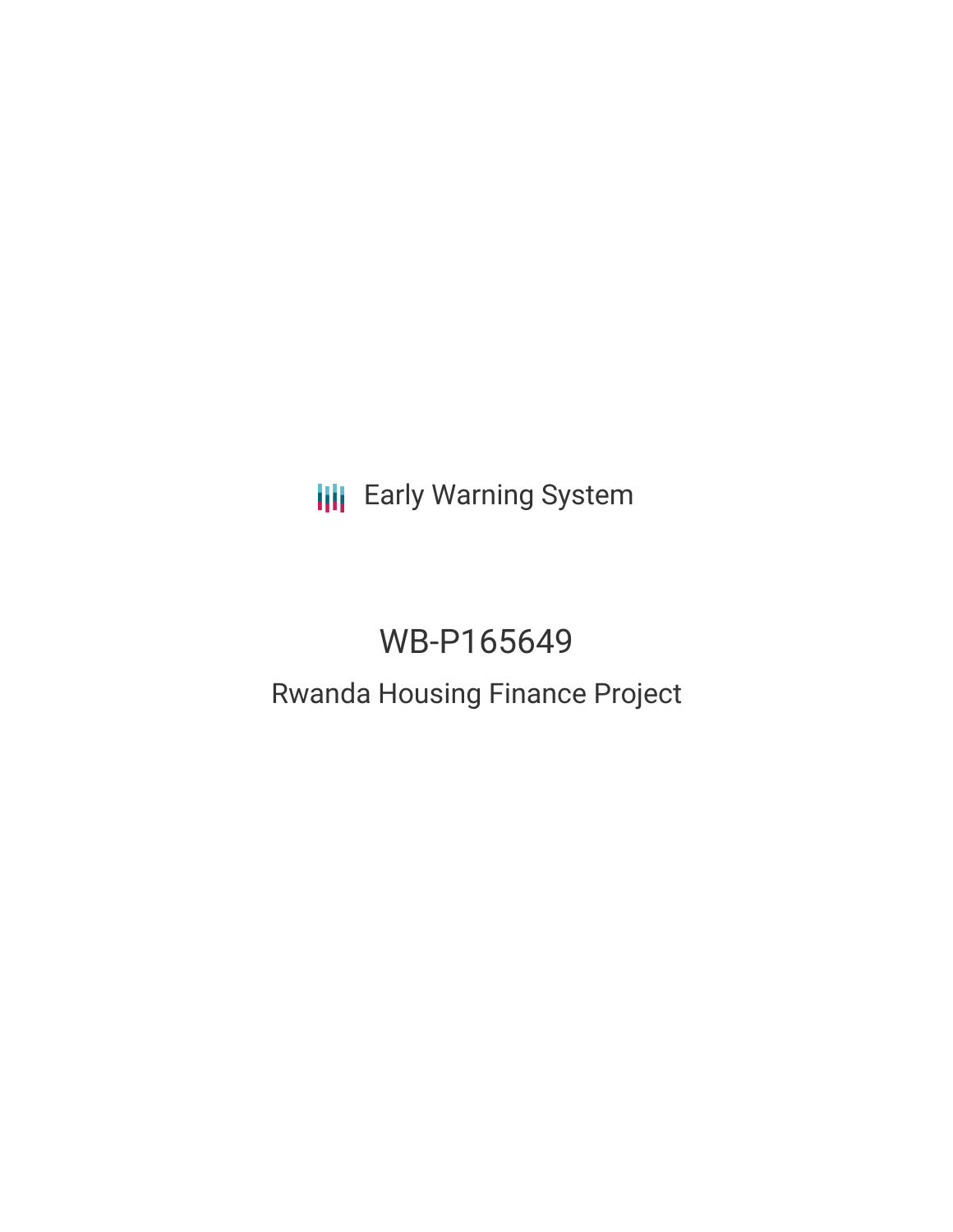

| <b>Countries</b>               | Rwanda                                    |
|--------------------------------|-------------------------------------------|
| <b>Financial Institutions</b>  | World Bank (WB)                           |
| <b>Status</b>                  | Proposed                                  |
| <b>Bank Risk Rating</b>        | U                                         |
| <b>Voting Date</b>             | 2018-11-29                                |
| <b>Borrower</b>                | Ministry of Finance and Economic Planning |
| <b>Sectors</b>                 | Construction                              |
| <b>Investment Amount (USD)</b> | \$150.00 million                          |
| <b>Project Cost (USD)</b>      | \$150.00 million                          |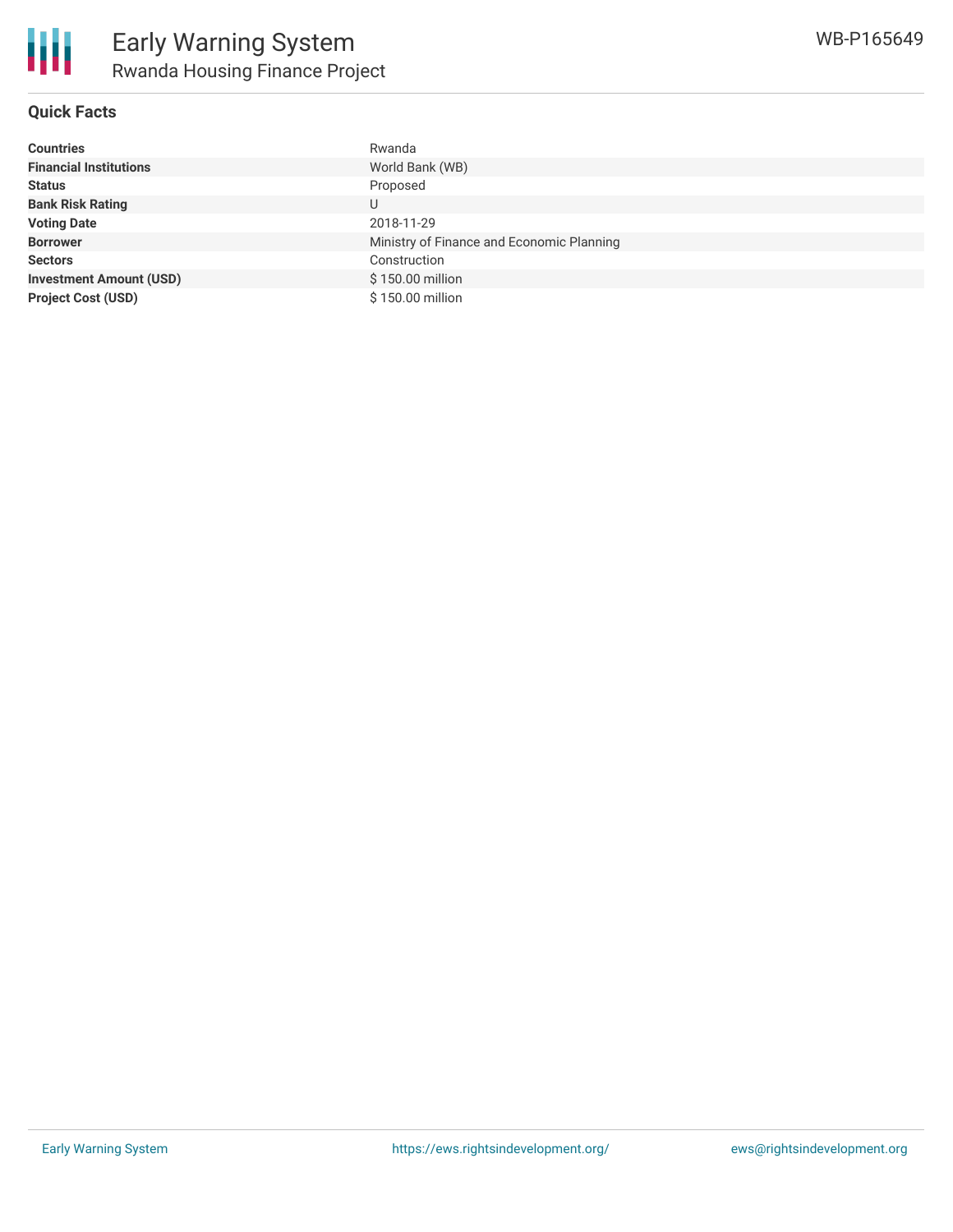

#### **Project Description**

The development objective of the Housing Finance Project for Rwanda is to expand access to housing finance to households and to support capital market development in Rwanda. It has two project components. First component, Provision of Long-term Finance to Expand Housing Finance includes a Line of Credit (LoC) to support the provision of housing loans by Rwandan financial institutions; and Second component, Technical Assistance and Implementation Support is to strengthen the enabling environment for affordable housing and financing through technical assistance (TA) and capacity building.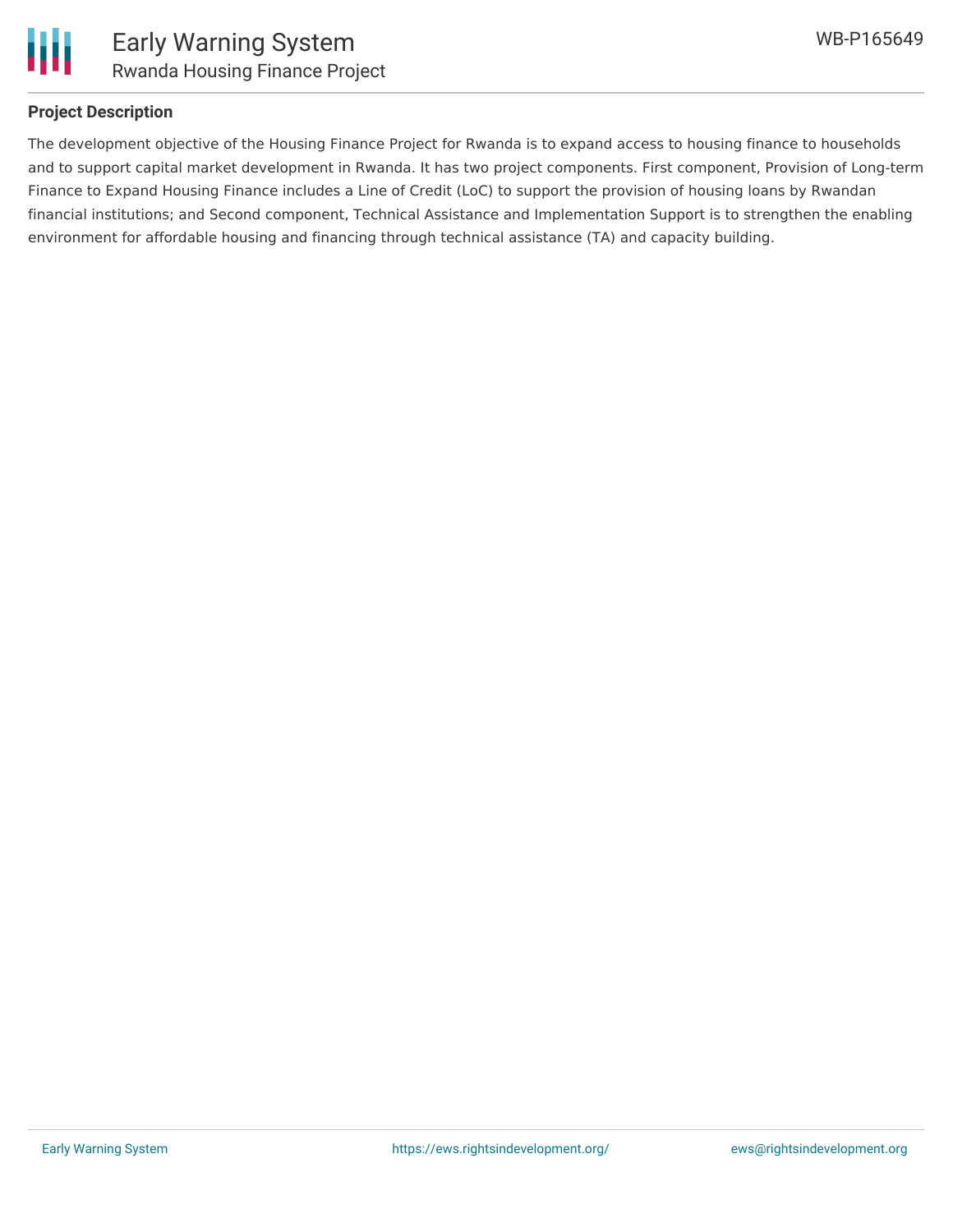

#### **Investment Description**

World Bank (WB)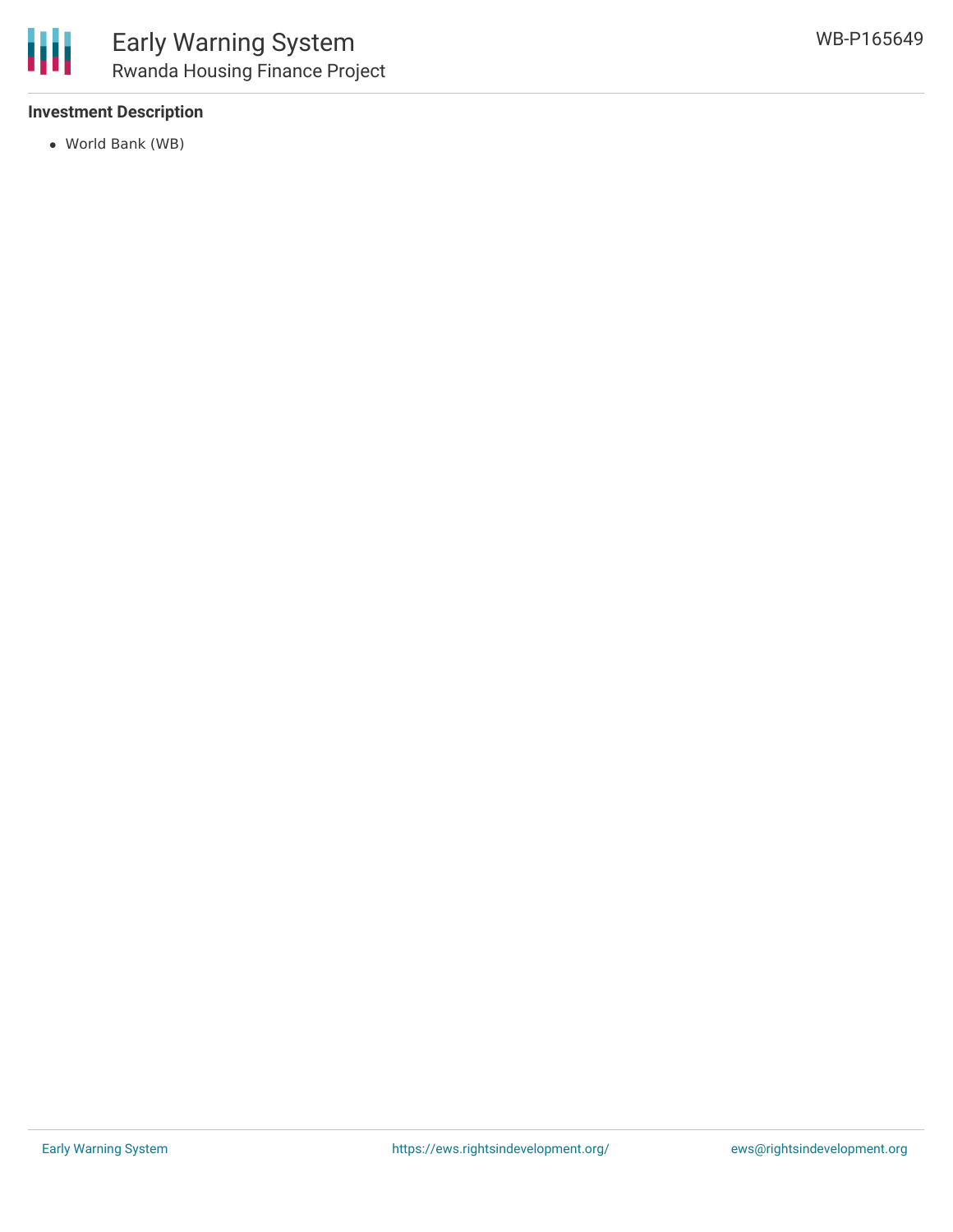

#### **Contact Information**

Ministry of Finance and Economic Planning Eric Rwigamba Director General eric.rwigamba@minecofin.gov.rw

ACCOUNTABILITY MECHANISM OF WORLD BANK

The World Bank Inspection Panel is the independent complaint mechanism and fact-finding body for people who believe they are likely to be, or have been, adversely affected by a World Bank-financed project. If you submit a complaint to the Inspection Panel, they may investigate to assess whether the World Bank is following its own policies and procedures for preventing harm to people or the environment. You can contact the Inspection Panel or submit a complaint by emailing ipanel@worldbank.org. You can learn more about the Inspection Panel and how to file a complaint at:

http://ewebapps.worldbank.org/apps/ip/Pages/Home.aspx.